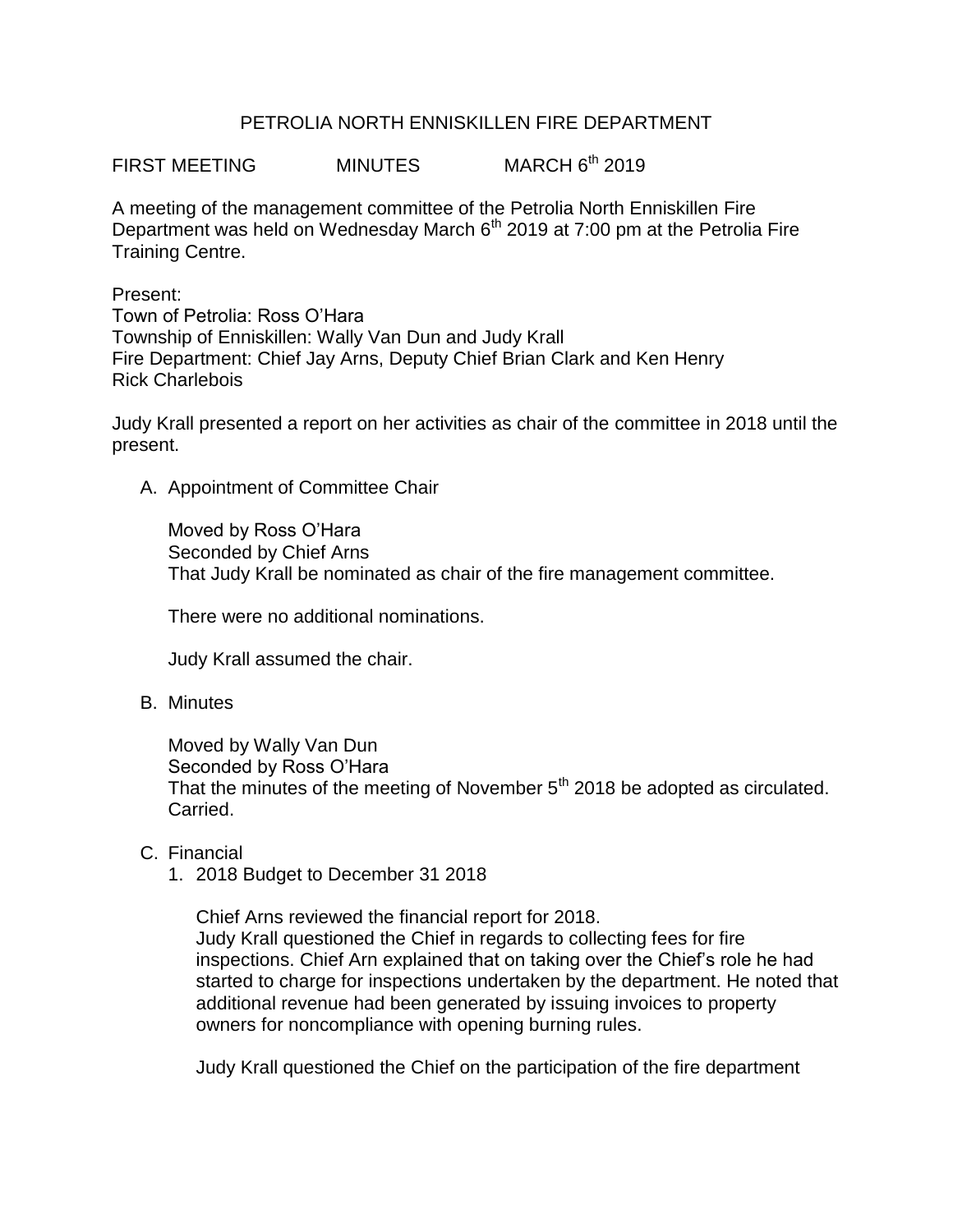FIRST MEETING 2 MARCH 6 2019

members at the YMCA. Chief Arn noted that he was reviewing the participation of the fire fighters at the YMCA.

Rick Charlebois noted that the 2018 year end expenses would be confirmed after the completion of the Town audit by May of the current year.

Moved by Ross O'Hara Seconded by Wally Van Dun That the 2018 Financial Report be received by the committee. Carried.

2. 2018 Year-end report

Chief Arns circulated the annual report on the activities of the fire department. He reported that there was an increase in the overall number of calls from 2017 to 2018 from 136 to 143.

He estimated in the current year that the number of calls could exceed 200. Chief Arns compared the number of calls between 2017 and 2018 indicating the increase or decrease by type of call.

Chief Arns reported that the fire trucks had been equipped with Narcan kits in the event of an opioid overdose in the community.

Chief Arns reviewed the activities of the department in regards to fire prevention and public education. The work included visits to local schools and specific messaging on fire prevention to the students.

Chief Arns provided an overview of the firefighter wellness and fitness initiative. The incorporation with the local medical community allowed the base line tracking of firefighter health which was hoped to provide early detection of any illnesses.

Chief Arns reported that there were over 4,200 hours of participation by the firefighters and up to 1,000 hours by the SORT group.

Ross O'Hara questioned whether the medical testing would test for asbestos. Deputy Chief Clark noted that this was not something that was tested. He noted that the decontamination of firefighters on site and the bagging of clothing for cleaning would reduce the transmission of contaminants to the firefighter's personal vehicles or homes.

Wally Van Dun questioned whether the department undertook inspections of smaller commercial businesses in the fire area.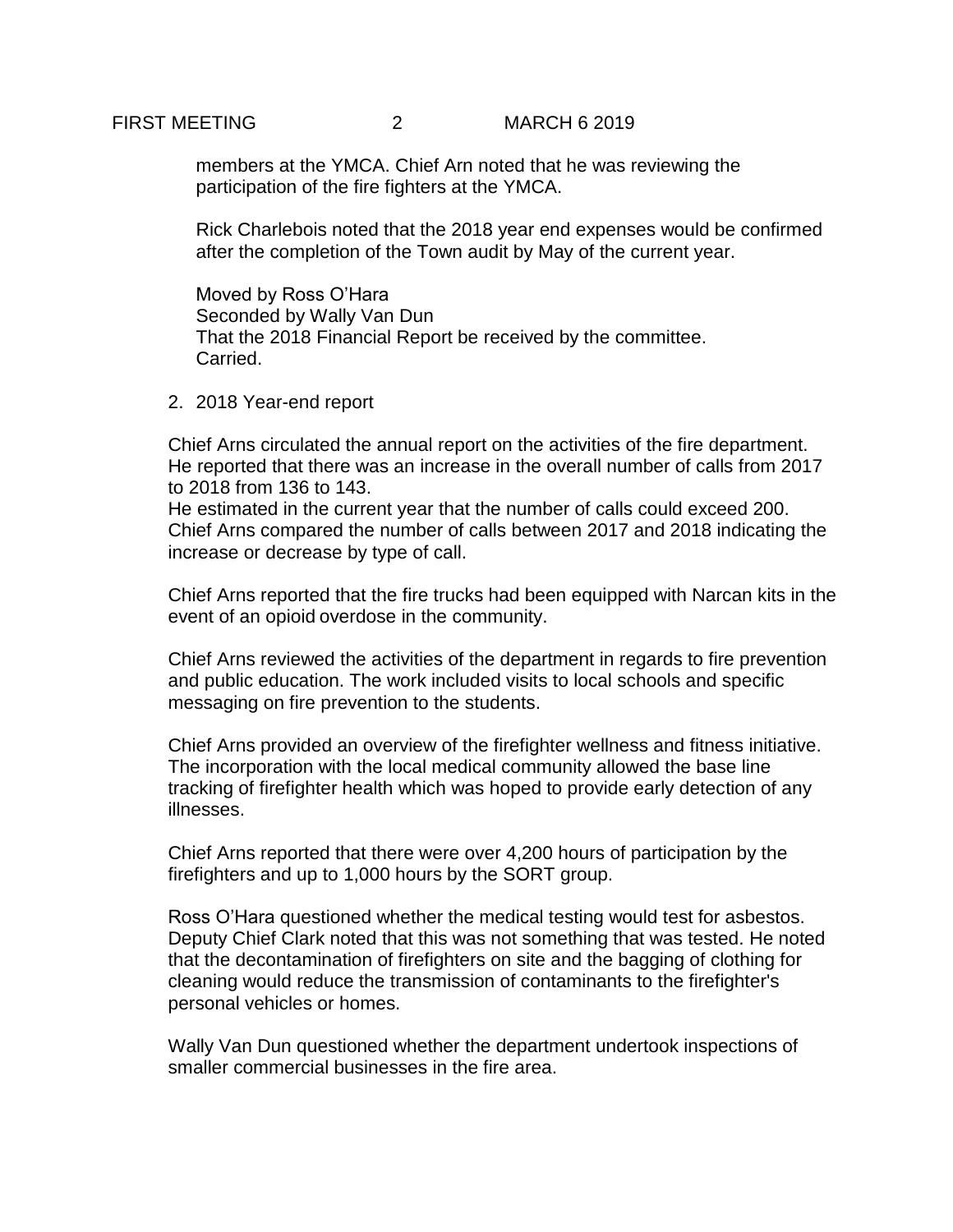Deputy Chief Clark commented on a list of businesses which the department would be interested in updating.

Moved by Ross O'Hara Seconded by Wally Van Dun That the Chief's 2018 reported be accepted. Carried.

D. Fire Apparatus proposed new ladder truck update

Chief Arns reported that the truck committee would start meeting again regarding the preparation of the specifications for the new ladder truck. The truck would require a 500 gallon water tank and a 100 foot ladder. He noted that a scoring system had been developed that would assist in the rating.

Chief Arns noted that the department would focus on the purchase of a demonstrator truck.

Judy Krall questioned whether the department planned to undertake fundraising for the truck purchase.

E. Training Center High Level Business Plan

Chief Arns reported that currently six different local departments had received training at the center. In the future open enrolment would take place with fees being charged to the participating departments. Chief Arns noted that he would put in place a complete package on the operations at the site.

- F. Other Business:
	- 1. Personnel update

Chief Arns reported that one person on the department was moving from the area due to work commitments. One person was on extended leave due to a medical condition.

He noted that four new members had been brought into the department in December of 2018. He reported participation in a mentoring program with Fanshawe College.

Chief Arns reported that the department was organized in 4 platoons of 6 members.

2. Support Operations Response Team stipend

Chief Arns noted that 11 persons participated in the SORT group. He noted